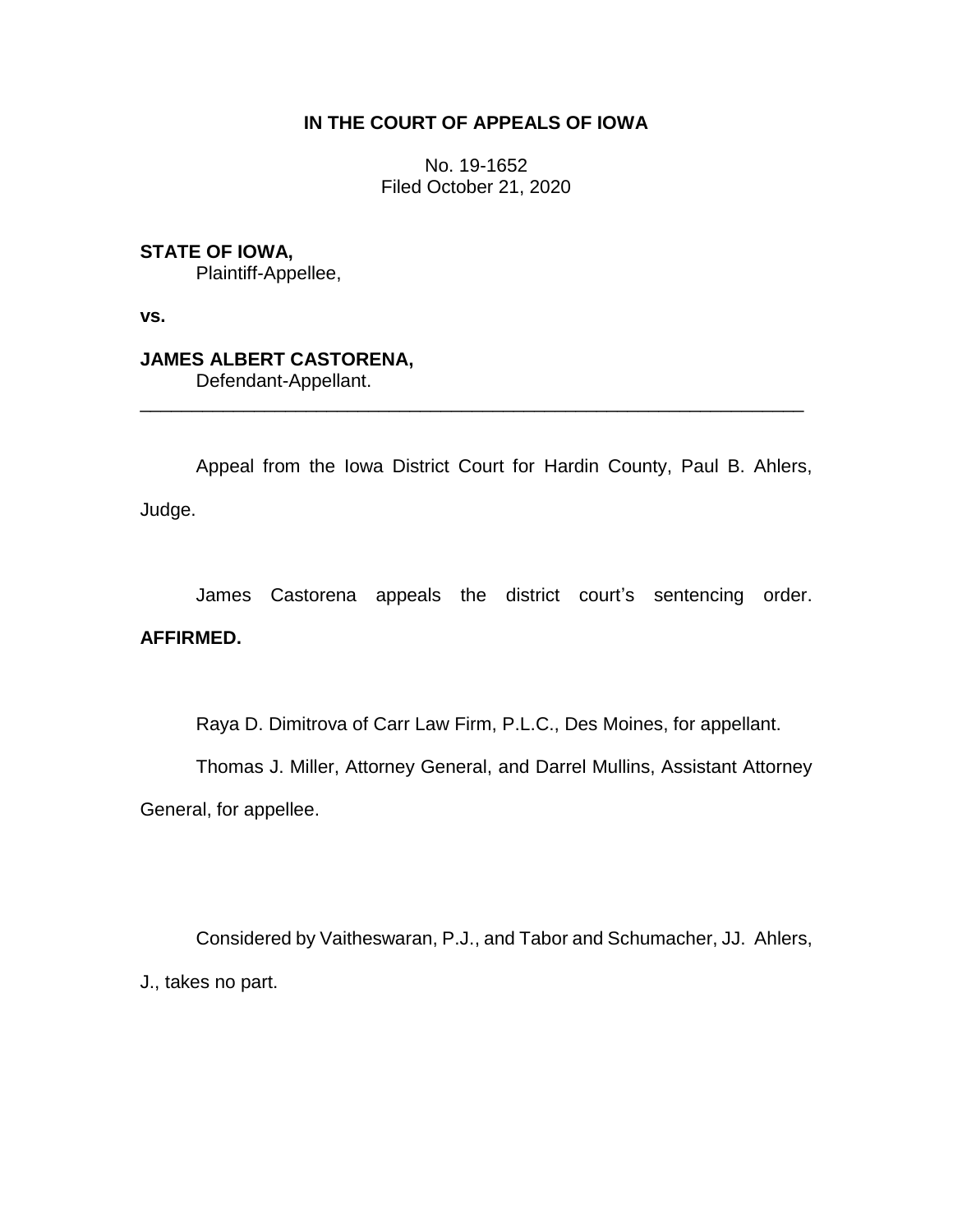#### **VAITHESWARAN, Presiding Judge.**

James Albert Castorena pled guilty to failure to stop at the scene of an accident resulting in serious injury. *See* Iowa Code § 321.261(3) (2019). The district court sentenced him to a prison term not exceeding two years. On appeal, Castorena contends that, in imposing prison time rather than probation and a suspended sentence as he requested, the court "minimized [the] positive aspects" of his life such as his successful employment, family support, and engagement to be married; "solely focused on [his] past mistakes;" and unfavorably considered his "attitude and demeanor." He also takes issue with the court's analysis of certain factors, such as his age. $1$ 

In imposing sentence, the court began by stating:

Mr. Castorena, my goals with respect to sentencing are to provide for your rehabilitation, as well as the protection of the community. In trying to achieve those goals, to the extent these details have been made known to me, I have taken into consideration the recommendations of the parties, your age, your employment circumstances and history, your educational background, your family circumstances and obligations, your criminal history, your demeanor and attitude, and the nature of the offense and facts and circumstances surrounding it.

The court next addressed Castorena's age of forty-one as follows:

 $\overline{a}$ 

[P]eople of any age can make a mistake and exercise poor judgment and commit a crime, but the hope is as we get older, we are less inclined to do that because we grow up and mature and become less impulsive and more responsible and things of that nature. And while 41 is still a relatively young man, it is old enough to be a situation where we cannot chalk this up to being a youthful indiscretion. For

<sup>&</sup>lt;sup>1</sup> Castorena argues he had "good cause" to raise the issue under recent legislation restricting direct appeals from guilty pleas. *See* Iowa Code § 814.6(1)(a)(3) (Supp. 2019). We agree. *See State v. Damme*, 944 N.W.2d 98, 105 (Iowa 2020) ("We hold that good cause exists to appeal from a conviction following a guilty plea when the defendant challenges his or her sentence rather than the guilty plea.").